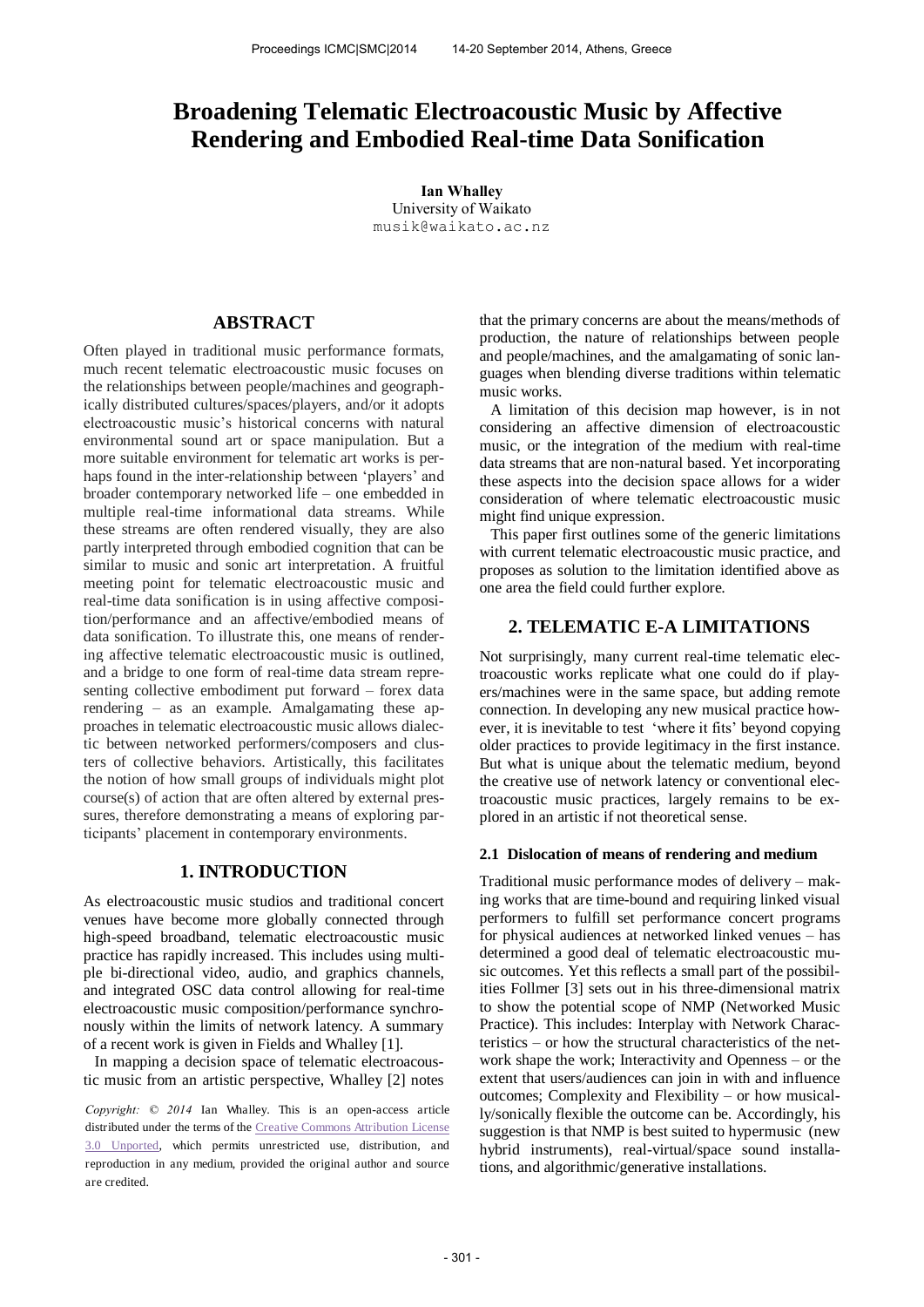Hybrid instruments through distributed input and sound object manipulation have received a good deal of attention in practice and the literature as people look to build new instruments suited to this new environment. But a limitation of Follmer's analysis and recent practice is in not widely considering the range of means by which network space can be connected.

In addition, given the flexibility of approaches that can be used in NMP spaces, many current electroacoustic telematic works center on Weinberg's [4] notion of musical structure or composer controlled based goal approaches where participants (agents and/or humans) fill prescribed musical or performance outcomes. This is in contrast to processes-based approaches that explore possibilities or fulfills goals through collaboration or competition and where user experiences may differ with each session.

Given these theoretical schemes, the practice of rendering telematic electroacoustic music into concert hall formats seems somewhat unsuited to exploring much of NMP's wider possibilities, and it may be better rendered as an Internet-focused medium with works played over longer periods, with multiple participants (real and virtual), and with plans that are flexible in real-time. With all performance outputs able to be streamed live to worldwide audiences, Internet-only broadcast may then allow greater exploration of the telematic art medium rather than linked concert hall rendering.

## **2.2 Relationships theory limitations**

In much telematic electroacoustic music practice, relationship models of getting things done from a production perspective are still ground in older practices of composer performer chains of implementation, or Projected Dramaturgy where one node acts as the author and other nodes contribute or project to it, as defined by Rebelo [5]. Less common is his notion of Directed Dramaturgy – where authorship remains with a group or individual who takes on a director's role only; or Distributed Dramaturgy – where authorship is retained by each node while contributing expertise and content to shared production and therefore having more flexible outcomes. A limitation in the scope of this relationship possibilities model here however, is that it does not allow for aggregates of collective behavior that might become useful parts of works through data sonification.

Further, an area that has also received attention in NMP work, given non-trivial machines and how OSC messages can be exchanged between individuals/machines and between groups through Internet2, is the role of intelligent machines implemented through multi-agent technology [6]. As electroacoustic music practice increasingly moves out of edit-based production methods and into live performance, practitioners have two choices at, or between, telematic nodes. These include: a multi-agent system that is self-contained (generative model), or one that can include external input (machine or human) to make a generative improvisational model using intelligent machines. Yet again a limitation of this taxonomy is that machines also need to be considered as something that interacts with external and non-human data streams, rather than just an extension of traditional performance practices, or partners in it, at or between telematics nodes.

While NMP exploration then extends current interactive music paradigms through relationships changes in the roles of composer, musician and producer, anticipates the further deployment of intelligent machines, and more participatory roles for audiences; there are two other areas that are fruitful to address to extend the medium.

## **2.3 Affective electroacoustic music and data streams**

Largely neglected in NMP is the affective/emotive nature of electroacoustic music production, and data stream sonification.

The affective nature of electroacoustic music is not widely engaged with generally in theories of production, yet worth broader consideration [6] as a way of further understanding semiotic function if its communicative nature is to be better understood. Further, while sonification of the natural environment, either by the direct transfer of sound or data sonification in real-time is an increasing part of telematic electroacoustic music practice, realtime sonification of crowd behavior in this context remains to be explored.

Yet what makes networked life unique is not so much that it is inter-connected and high-speed, but what is connected – vast quantities of aggregated data reflecting various types of behavior that is inter-related through single and/or multiple events – and that viewers can be remote yet active responders to these events.

 In this networked space, people are embedded in a type of virtual shared collective and interactive limbic system – one also inhabited by ubiquitous intelligent machines that can interact with people and other machines, and one which also monitors and responds to natural environments (weather, seasons, disasters etc.). Furthermore, crowd reactions reflected in data streams like sentiment indicators with their associated feedback loops are likely to be influenced as much by affective concerns (feeling/emotion) as they are by reasoned thinking.

A broader consideration of embedded networked space may then be a better 'natural' space for telematic electroacoustic music practice, reflecting a contemporary aesthetic, particularly if it explores the medium in an affective/embedded way.

# **3. AFFECTIVE E-A MUSIC**

A recent implementation of affective electroacoustic music rendering and representation for telematics electroacoustic music is found in GNMISS (Graphic Networked Music Interactive Scoring System) - Whalley [7]. This allows distributed co-improvisers, mainly using a directed dramaturgy approach in early system tests, to communicate through a scoring system.

GNMISS has four visual layers that illustrate the dramatic structure of works, each represented on a circle with parts for each 'player' to follow. One layer maps emotions to colors based on associated words as a primary basis for gesture and timbre representation. This mapping is based on Plutchik's circumplex scheme of emotions that collates a range of prior studies, and is model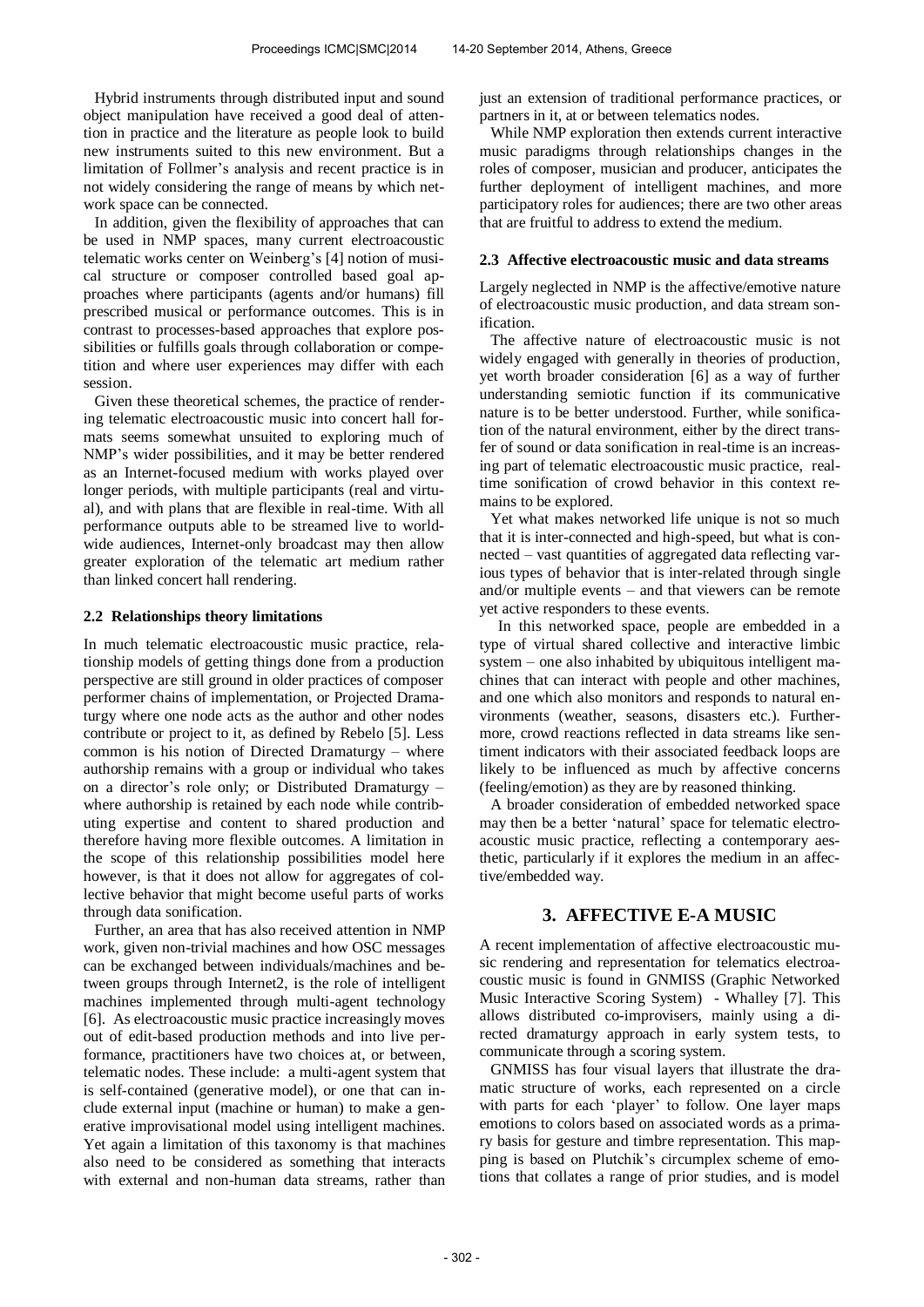often used in affective computing [8] – see figure 1. The limitations of cultural specificity are acknowledged. GNMISS adopts Plutchik's corresponding color attributes for each emotion as a way of representing them efficiently in the score (figure 2).



**Figure 1**. Plutchik's emotion circumplex

A second score layer gives sonic motives and the general frequency range for participants to follow. A third layer allows for more detailed indications of gesture and sound archetypes through representative symbols that were purposed design for the system, to signify types of sound objects to be played during the emotion line by each participant. The inside layer in the circle represents key centers for any spectral information players might adjust to if needed. For timing, the circle turns in clock time with the current playing position always at noon, and a central metronome shows speed independent of clock time.

Technically, client programs sit on distributed machines across the Internet, with data being coordinated by an OSC Server. Any participant or editor can change data in the score from any location and all scores update simultaneously. Distributed scores can then be built by a composer or by a team (players or otherwise). Renditions can have different outcomes depending on participants (people or machines) assembled for the performance, their interpretation of score parts, and interaction with other players' interpretation of their parts.

Central to the sonification of these scores, is the way participants realize their parts in affective ways according to the line ascribed to them. Sonification here then relies on the practical musicianship and real-time control sound makers bring to renditions of the score. The system has been demonstrated in tow recent telematic works Sensai na Chikai [9] and SymbolAct [10] in 2012.

This approach can also be used to break down the division between audiences and performers, where people take part in the narrative in some sections, but be recipients in another. The circle can be adjusted to any time scale, and parts added within the limits of readability.



**Figure 2**. Telematic Score for Sensai na Chikai

Through GNMISS, the affective element is brought to the fore and the structure of dramatic works set out, and narratives can be quickly structurally altered as works develop in a collaborative environment by one or more players or non-playing authors.

The use of this system presented the possibility of how external narratives may be included in and influence the interactive affective dialogue of players, and how realtime data-streams of crowd behaviors might be sonified in the context of the GNMISS system to extend its network embedded nature.

# **4. DATA SONIFICATION**

To explore this, a suitable data stream was needed. And one of the best real-time representations of dynamic crowd behavior that is available on the Internet, as well as one responding rapidly to external events (economic, social, natural, political) is foreign exchange trading data (forex). Further, as one of the world's largest financial markets, it directly influences many of our lives. But it is also useful from a NMP perspective because it provides rapid action in small time frames, reflecting a range of human actions and machine based algorithmic trading – a meeting point between machine and human rapid decision-making.

#### **4.1 Sonification: Suitable Approaches/Frameworks**

Aspects of the recent scope of data sonification are well covered in recent literature such as The Sonification Handbook [11], the International Conference for Auditory Display (ICAD), and a recent edition of Organised Sound [12].

Vickers and Hogg [13] provide an overview of the aesthetic issues in the field: particularly the relationships between sonification (ars informatica) and music and sound art (ars musica); and abstract in contrast to concrete approaches to sonification. They represent this on a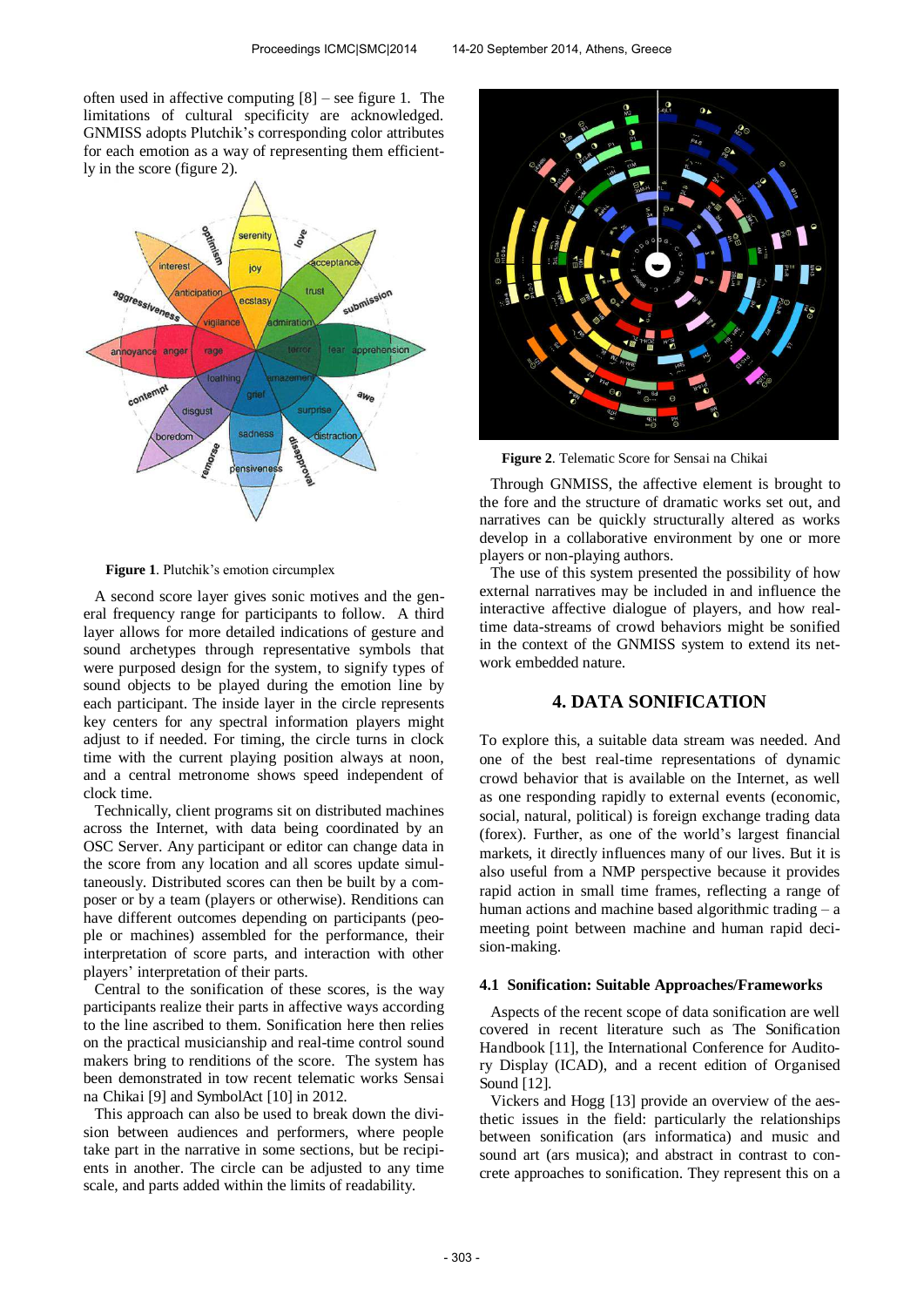circular diagram to show the continuity between different approaches.

From their schema, a suitable solution needed to sonify a forex data stream for the purpose of incorporating it with GNMISS pointed to an ars informatica approach, but one that leaned toward the metaphorical mapping of data – particular because the intention was to include some sort of embodied sense of the data stream.

More broadly, the sonification of financial data has received ongoing attention in the literature. Worrall [14], for example, gives a summary of approaches to sonifying capital market data, and the difficulties of doing this in terms of direct mapping, noting that the markets do not resonate according to acoustic laws. His solution proposed was transforming the data so that it resonates, but this approach is not well suited to the metaphorical translation needed to address extending GNMISS.

#### **4.2 Embodiment**

In line with requirements set out at the beginning of the paper, Grossman [15] puts forward a productive starting point regarding sonification used for knowledge generation as an extension of auditory sensibility toward previously imperceptible properties of our environment. Accordingly and based on the nature of our bodies that are mediators between a shared exterior individual interior world, he suggests a model that covers three problematic areas of bodily extension: the cognitive, the physical and the extended. The value of what is proposed here, is that it makes thinking in embodied terms central to sonification, and the notion of both individual and group embodiment of data, and the relationship between these two.

#### **4.3 Mapping**

The need for subtle mapping that will make sense in an embodied way to audiences is also a continuing concern in the literature. Worrall [16], for example, puts forward a method called a Gesture-Encoded Sound Model (GESM) toward synthesizer parameters being mapped to data in a way that makes sense to general listeners, influenced by performing musician input to aid this mapping.

 Extending this, Worrall [17] again notes the need to understand micro-gestural inflections in the parameter mapping of sonifications, arguing that many computer music software tools used for data sonification are unsuited to the task due to being based on adaptions of computer music tools suited to playing notated scores.

 But, as recent research suggests, listening is embodied and invisibly enacts internal gestures accordingly, so sonification using parametric mapping should incorporate micro-gestural inflections to enhance the intelligibility of aural translation from the data.

From the perspective of extending the NMP perspective, the notion put forward of getting musicians involved in the potential mapping problem early as part of the solution was worthwhile.

## **4.4 Affective mapping – prior literature**

Two recent articles have looked at the affective mapping of in terms of capital markets, and data sonification generally in electroacoustic music.

Kirke and Miranda [18] in Application of Pulsed Melodic Affective Processing to Stock Market Algorithmic Trading and Analysis, put forward a system that utilizes 'melodies' representing affective states, noting that affective computing is an increasing part of recent artificial intelligence development, and such work is also in line with the progress of HCI looking at the understandability of affective outputs to users/engineers. Their PMAP method then facilitates an understanding of an affective processing path by both hearing an aspect of affective computing process and interfacing with simple affective input/output systems. PMAP, in the example given, is applied to an algorithmic trading system interacting with an affective-based model of a simulated stock market. The leap made here is in connecting affective computing with metaphorical data representation (mood) in realtime, although using a simpler map of emotions than that adopted by GNMISS. But for the purposes of extending GNMISS, the limitation of the work is in not embedding the sonic output in performer-based embodiment, and in the limited range of sonic representations of affective outputs in comparison to Plutchik's emotion schema.

Finally, a recently released paper providing a systematic way of evaluating the relationship between sonification and emotional representation is Wanderley and Winter's [19] Sonification of Emotion: Strategies and results from the intersection with music – again in line with affective computing developments. After identifying favorable contexts for the auditory display of emotion and surveying the state of the research field, they reinforce the conditions needed for sound to meet the requirements of sonified emotions. Accordingly, strategies for display are given that use acoustic and structural cues intended to trigger selected auditory-cognitive mechanisms of musical emotion. In applying the outcome to sonification to convey a selected range of emotions – using one approach designed ecologically and another computationally and evaluating the outcome – they illustrate that while a computation design performs better, an ecological design is better suited to emotional communication. They then point to development of computational design/evaluation for future development.

This seminal work provides a means of more accurately linking sonic production to intended emotional response in artistic work that had largely been widely articulated intuitively by musicians using GNMISS. And the ongoing work may provide a more systematic basis for translating aspects of real-time data streams aurally in ways that will make emotional sense to wider audiences.

## **5. THE DATA STREAM SONIFICATION**

#### **5.1 Framework**

For the purposes of the test to extend the GNMISS system, the USD/JPY real-time forex exchange rate was used – mainly because it is a stream that is very active in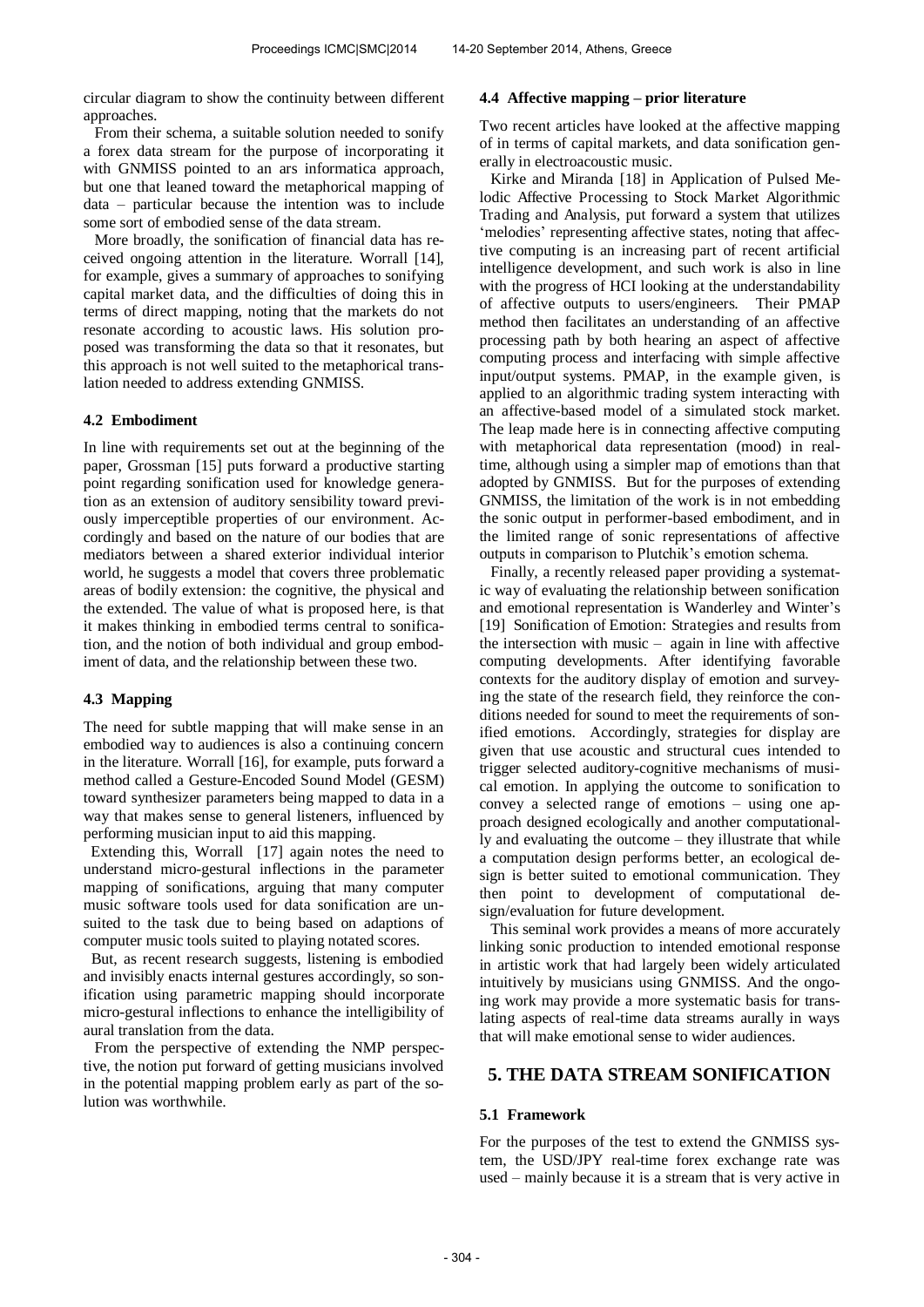the Asia/Pacific region during working/evening hours, so provided significant price and volume action during the testing periods. This forex stream was set to one-minute intervals for display.

Using basic technical indicators for forex trading (figure 3), the candles give the strength of sellers (red) or buyers (blue) in the market. The size of the candle body gives the opening and closing price of the currency bought/sold within each minute, and the wicks of the candles indicate the high and low points of the price within each minute time frame. The blue boxes at the bottom represent accumulated tick volume per minute. Apart from the diagram information, the changing tick value within each minute is available numerically in fractional pips.



**Figure 3**. Candlestick rendition of sellers and buyers, and proxy of volume in tick data at the bottom, over an eight minute period.

A tick is a change in the value of an exchange rate, or the outcome of buyer/seller action. Volume in these terms is the number of times within the minute that the exchange rate changes in value. A pip is a fraction of a currency. A pip for dollar-based currencies is 1/10,000th of a dollar (i.e. the fourth decimal place). A pip for yenbased currencies is 1/100th of a yen (i.e. the second decimal place). But some currency exchange dealers operate in 1/10th of pips, or fractional pips where the exchange rate is quoted to either 5 or 3 decimal places – dollars and Yen respectively – which was the case for the Yen data stream used in this project.

The questions were then how to sonify the trend to make sense of the direction of trading, how to sonify data movement within the current minute, and how to make the sonic output somewhat distinct from the affective output in GNMISS so that it could be heard and remembered in the context of GNMISS performance.

To begin with, only the prior five minutes of trading data was used to identify a market trend, because this gave an adequate time scale to provide the market direction

suited to performances in GNMISS. The tempo of the GNMISS score rotation and the market data stream changes were both 60 bmp so that they synchronised with each other.

Based on the literature put forward, to get an embodied sense of how the forex stream might be communicated in a meaningful way to musically adept people who may take part in GNMISS based performances, as well as communicate with audiences, three adept musicians and sound object manipulators using their 'instrument' of choice were given five common forex trends in the USD/JPY to realise sonically, as well as the current data stream movement represented in a moving tick line to respond to. Player slowness of response to real-time tick value and lack of exact accuracy in sonically interpreting trends was accepted in favour of getting a sense of sonically embodied solution in the first instance.

Their recordings were played back to a second set of three players who were given the visual data streams diagrams they were rendered from, but they were not told which audio file belonged to which visual representation, to see how closely they could match the sound files with visual renditions. Interestingly as test progressed, the listeners became better at physically drawing closer approximations of the sonic outputs in candlestick and volume bars, without referring to the corresponding charts.

Over four weeks this informal method resulted in finer iterations of sonic renditions, based on production and feedback between performers and blind testers. From this work, a set of basic rules was devised to sonify the data in a way that made sense to both groups. The performances made, however, only provided approximations of more accurate outcomes that might be possible by mapping parameters directly in to sound from the data stream, once rules were known.

From mapping largely macro gestures through performance, a simple range of possible sound parameters that might be mapped directly from the data stream was considered, such as tempo, rhythm, volume, timbre (multiple parameters), ADSR, pan, and effects such as distortion, delay, filter, filter delay, phase/flange, spectral manipulation, reverberation/ echo, granular manipulation. Based on the performance test made, the best sonic translations identified came down to only a few useful elements (see next section). Partly this may have been because two GNMISS players used in some of the forex sonic translation trials were also aware of the need for the forex stream sonification to be distinctly identified in GNMISS performances.

The most complex part of parameter mapping was the selection of timbres by performers to interpret various aspects of the stream. Accordingly, where there was most agreement on what was suitable as representation, timbres to be mapped were kept as close as possible to the dynamic 'patches'/sounds that performers selected, to retain their communicative sense.

While more subtle micro-gestural elements were also captured as part of performance trials, these were set apart in the first instance in favor of encapsulating broad gestures for the purpose of first integration tests between the sonified stream and GNMISS.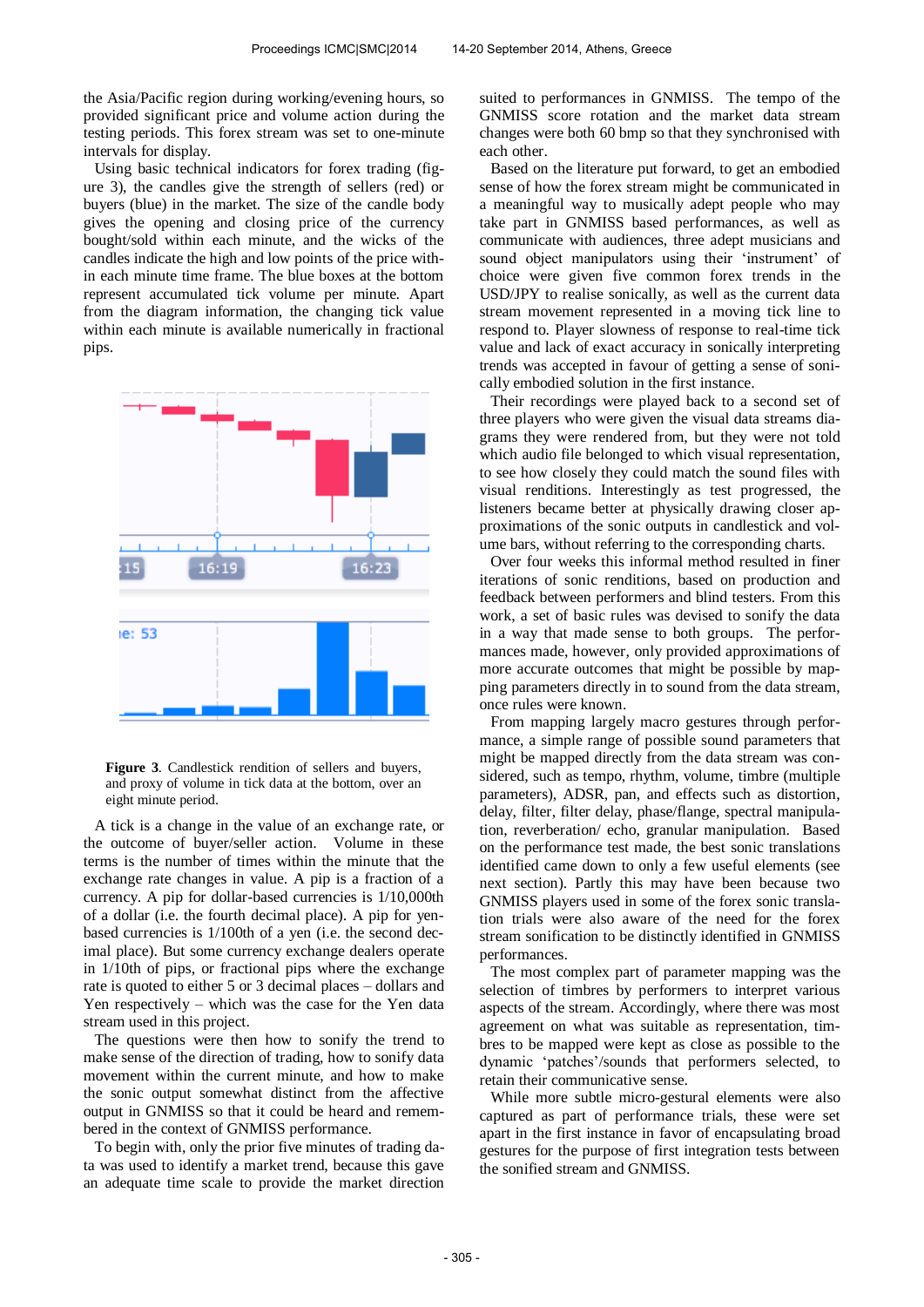## **5.2 Basic mapping**

Accordingly, the first version of a sonic macro rule set was mapped as follows, bearing in mind that the stream had to be represented as a trend, a current state, and be recalled in the process of a GNMISS performance.

Starting point. The first pitch of any piece (i.e. corresponding to the opening value of t-5) is always A440; thereafter, every fractional pip change in exchange rate is equal to a 1/3 semitone change in pitch. It is accepted here that if one used this sonic output to trade forex fractional pips, it would be a somewhat crude representation of accuracy.

Previous 5 Summary. Scope: Pitches in microtones corresponding to data information (open value, close, high and low) for each of the five minutes prior to the current data stream. The performance order of the pitches is open, extreme 1, extreme 2, close: depending on the overall direction (up-down) for that minute. e.g. a blue candlestick (overall direction  $=$  up) goes open, low, high, close. The Previous 5 Summary plays before the data stream commences (i.e. 20 seconds before  $t=1$ ), and then concurrently with the data stream at the beginning of every minute. Rhythm: Each pitch lasts 0.5 seconds; 1 second space between one closing value pitch and the subsequent opening value pitch. Finally, open and close  $(t-1)$ are sustained for two seconds after the close of the value to help players locate the current tick stream. Pan: Open value always on the left, close value always on the right, high and low value in the middle. Volume: corresponds to the tick volume of each previous minute, relative to the tick volume of t-5; every 10 points extra in tick volume per minute corresponds to 0.5dB increase for that minute, beginning at 0dB. e.g t-5 tick volume  $= 50$  (Vol.  $=$ 0.0dB); t-4 t.v. = 100 (Vol. = 2.5dB); t-3 t.v. = 30 (Vol. = -1.5db), etc. Timbre: Opening and closing values played legato in warm tones; high and low value played staccato in warm tones.

Trend Summary. Scope: 5 consecutive pitches for the previous five minutes; pitches correspond to the Simple Moving Average Value, using 'Weighted' as the data source and '1' for the number of periods. Trend Summary is first heard directly after the closing value of t-1 at the beginning of the work. Rhythm: Each pitch lasts for 0.2 seconds. Volume: this remains constant. Timbre: Bright/warm/percussive.

Trend Summary II. This is a mnemonic for the overall trend. A combination of the Trend Summary pitches, followed by the open and close value pitches from the most recently completed minute. The Trend Summary II is heard at 20 seconds and 40 seconds within each minute. Rhythm: The Trend Summary pitches last, cumulatively, one second; the open and close value pitches also last one second. Pan: Centre for the Trend Summary pitches; pan left for the open value; pan right for the close value. Volume: Constant. Timbre: Trend Summary timbre plus warm tone, with the warm tone parts having a slow attack and decay plus a fade.

Current Data Stream: Pitches corresponding to the value of the exchange rate as it moves in real time in microtones. Rhythm: Dependent on tick speed. Pan: Constant from left to right as the minute unfolds. Volume:

Constant. Timbre: Sine wave tone with the note length/attack/decay dependent on the relative distance between ticks; every fractional pip in distance (i.e. 0.001 Yen) is equal to a note length of 100ms, with the same envelope shape applied to attack/decay functions. For example, a constant trend will have same value note lengths; and a trend with an increasing rate has note lengths that lengthen so that jumps in tick distances will be more pronounced.

## **5.3 Implementation**

Once these macro rules were extracted, the forex data stream output was captured and programed in MAX/MSP to the sonic parameters outlined in the rules given above based on the performer/listener tests. This direct mapping allowed a faster response to the real-time tick stream and more accurate mapping response than performers could approximate in real-time following trend values.

This first version of the rules only dealt with the data in broad performance gestures. Current work beyond this is looking at the mapping of micro-gestural information captured from performer interpretations using the WEKA machine-learning suite at Waikato University, to develop more subtle performance representations of a wider range of sonic parameters. Some initial testing of this uses the same performers and blind evaluation method used in arriving at existing rule set outlined in section 5.1. Not surprisingly, and in line with Worrall's work, it is generally worth noting that performance value in traditional and live electroacoustic media, such as real-time articulation, vibrato, envelope control, and timbral manipulation, are often what engages with audiences beyond raw pitch/duration/tempo based data.

# **6. INTEGRATION**

Again, by using five minutes of the data stream, one could represent the trend of the market within a timeframe that suited the timescale of affective rendering used in GNMISS. Secondly, one could put most of the sonification detail into the movement of the current minute, driven by the rapidly changing tick data and the directional movement of the market in terms of buyer /seller influence, where the greatest influence on GNMISS participants was needed.

A visual rendition of the data stream – the last five candle sticks and the tick volume – was then placed at the top left-hand corner of the of the GNMISS scoring system, with colors mapped only in black and white to save confusion with the circular score affective system, so that players could see the overall trend overall of the market at any time in addition to its sonification. The current minute, representing changing ticks and candlestick direction, was placed at the top right of the GNMISS scoring system. Participants could then follow the dramatic nature of their GNMISS score part in an affective sense, but all could also see/hear the movement of the forex stream in terms of the visual and sonified current minute in the context of the trend.

The data stream, and its impact depending on the strength of the trend and current movement, could then